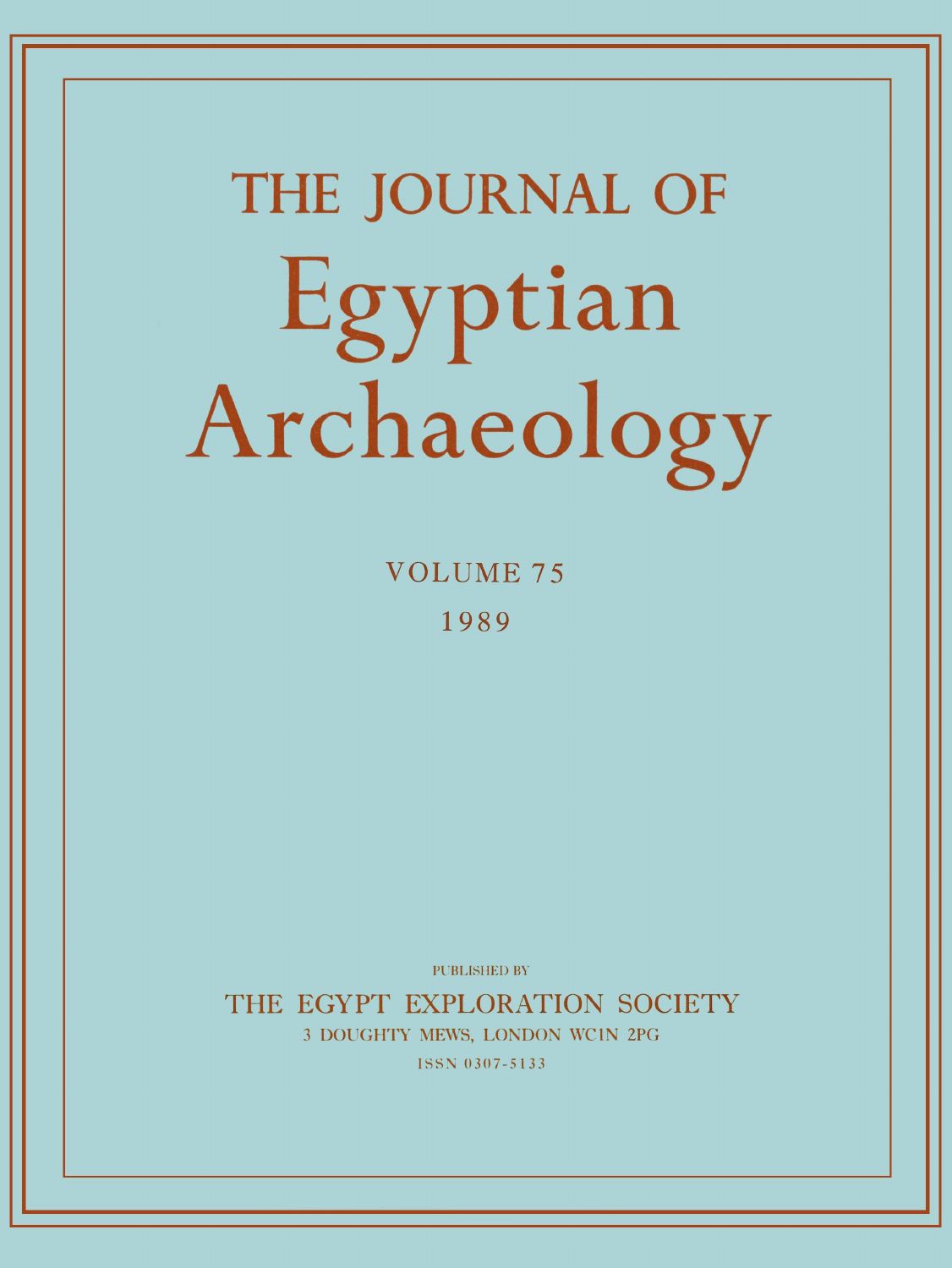# THE JOURNAL OF Egyptian Archaeology

VOLUME 75

**PUBLISHE D B Y**  THE EGYPT EXPLORATION SOCIETY **3 DOUGHT Y MEWS , LONDO <sup>N</sup>** WC1N2PG 1989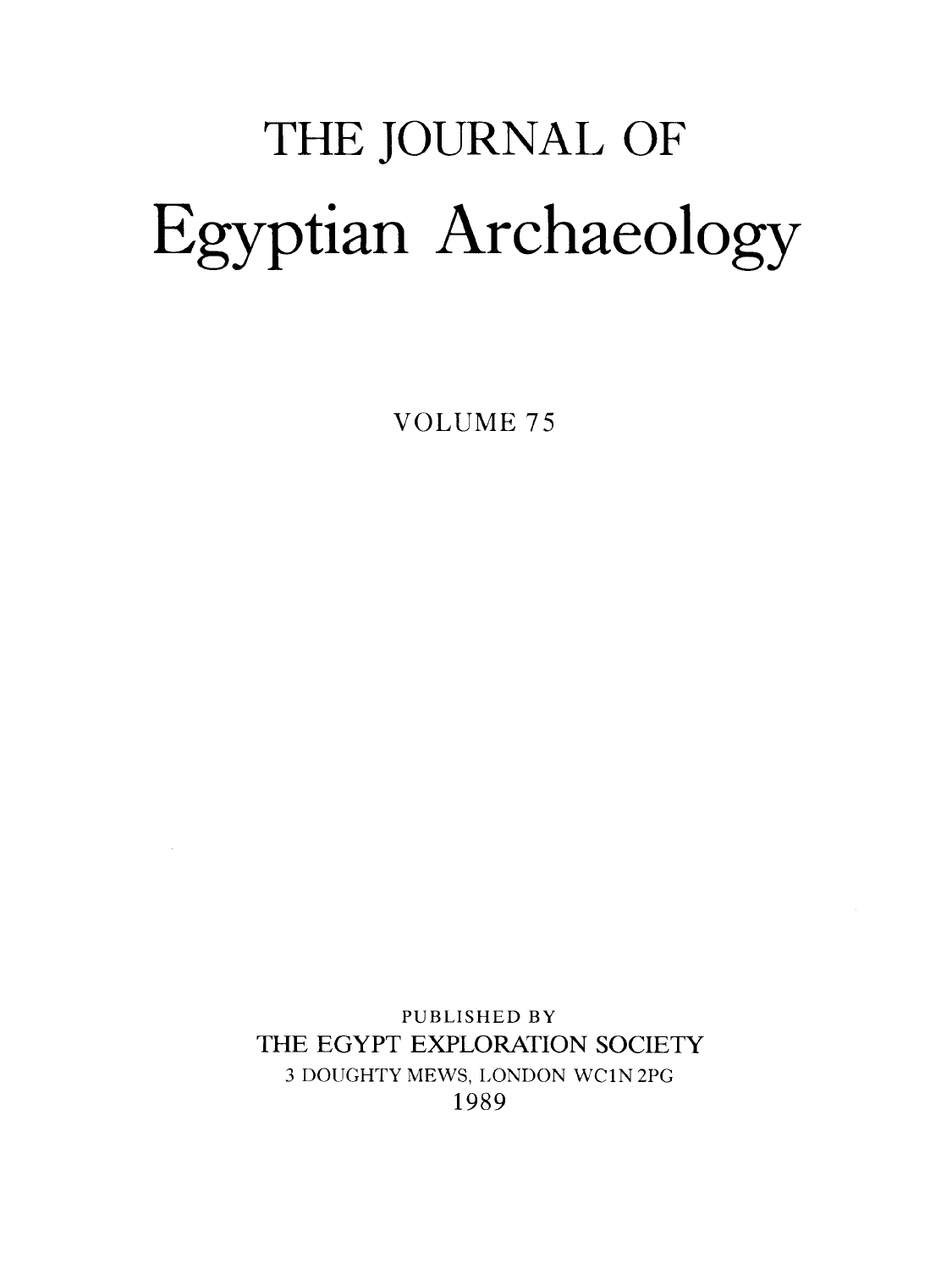# **CONTENTS**

|                                                                                                                                                                                                                                |                             | <b>PAGE</b>    |
|--------------------------------------------------------------------------------------------------------------------------------------------------------------------------------------------------------------------------------|-----------------------------|----------------|
|                                                                                                                                                                                                                                |                             | VII.           |
| MEMPHIS, 1988. D. G. Jeffreys and Lisa L.                                                                                                                                                                                      | Giddy I                     |                |
| TECHNIQUES OF DECORATION IN THE HALL OF BARQUES IN                                                                                                                                                                             |                             |                |
| THE TEMPLE OF SETHOS I AT ABYDOS.                                                                                                                                                                                              | John Baines                 | 13             |
| A POSSIBLE SOURCE OF COPPER ORE FRAGMENTS FOUND                                                                                                                                                                                | El Sayed El Gayar and M. P. |                |
| AT THE OLD KINGDOM TOWN OF BUHEN                                                                                                                                                                                               | $Jones$                     |                |
|                                                                                                                                                                                                                                |                             | 31             |
| A PROTECTIVE MEASURE AT ABYDOS IN THE THIRTEENTH                                                                                                                                                                               |                             |                |
| $Dynasry$                                                                                                                                                                                                                      | Anthony Leahy               | 41             |
| AN EARLY EIGHTEENTH DYNASTY MONUMENT OF SIPAIR                                                                                                                                                                                 |                             |                |
| FROM SAQQÂRA (Contract and Contract and Contract and Contract and Contract and Contract and Contract and Contract and Contract and Contract and Contract and Contract and Contract and Contract and Contract and Contract and  | $\ddot{\phantom{a}}$        | 61             |
| WALTER SEGAL'S DOCUMENTATION OF CG 51113, THE                                                                                                                                                                                  |                             |                |
| THRONE OF PRINCESS SAT-AMUN                                                                                                                                                                                                    | M. Eaton-Krauss             | 77             |
| DOMESTIC SHRINES AND THE CULT OF THE ROYAL                                                                                                                                                                                     |                             |                |
| FAMILY AT EL-'AMARNA                                                                                                                                                                                                           | $\bullet$                   | 89             |
| SOME REMARKS ON THE TRIAL OF MOSE                                                                                                                                                                                              |                             | 103            |
| A WORD FOR 'CAUSEWAY' AND THE LOCATION OF 'THE                                                                                                                                                                                 |                             |                |
| FIVE WALLS'. The contract of the contract of the contract of the contract of the contract of the contract of the contract of the contract of the contract of the contract of the contract of the contract of the contract of t | Paul John Frandsen          |                |
| $\mathcal{L}$                                                                                                                                                                                                                  |                             | <b>II3</b>     |
| A THEBAN TOMB AND ITS TENANTS                                                                                                                                                                                                  | Aidan Dodson and Jac. J.    |                |
|                                                                                                                                                                                                                                | Janssen                     | 125            |
| TAKELOTH II-A KING OF THE 'THEBAN TWENTY-THIRD                                                                                                                                                                                 |                             |                |
| $\sim$                                                                                                                                                                                                                         |                             | 139            |
| STATIONS AND TOWERS ON THE QUSEIR-NILE ROAD .                                                                                                                                                                                  | Ronald E. Zitterkopf and    |                |
|                                                                                                                                                                                                                                | Steven E. Sidebotham .      | <sup>155</sup> |
| CHRISTIAN PAINTINGS FROM TEBTUNIS C. C. Walters                                                                                                                                                                                |                             | 191            |
|                                                                                                                                                                                                                                |                             | 200            |
|                                                                                                                                                                                                                                |                             |                |
| <b>BRIEF COMMUNICATIONS</b>                                                                                                                                                                                                    |                             |                |

| AN OLD KINGDOM EXPEDIENT FOR ANCHORING INLAID                             |  |  |
|---------------------------------------------------------------------------|--|--|
| EYES Henry G. Fischer 213                                                 |  |  |
| THE TRANSCRIPTION OF THE ROYAL NAME PEPY Henry G. Fischer 214             |  |  |
| THE CHIEF BAKER John Coleman Darnell 216                                  |  |  |
| CALEMBOUR, TROMMELWETTSTREIT ODER KAMPF AUF                               |  |  |
| LEBEN UND TOD IN DER AUTOBIOGRAPHISCHEN                                   |  |  |
| STELENINSCHRIFT DES EMHAB. Alfred Grimm 220                               |  |  |
| HATSHEPSUT AND 'HER FATHER' MENTUHOTPE II . Aidan Dodson . 224            |  |  |
| EARLY SQUEEZES MADE IN THE TOMB OF KHAEMHET . J. Malek and E. Miles . 227 |  |  |
| AN ARTISTIC INTERPRETATION OF SETY IS WAR RELIEFS. Clive Broadhurst. 229  |  |  |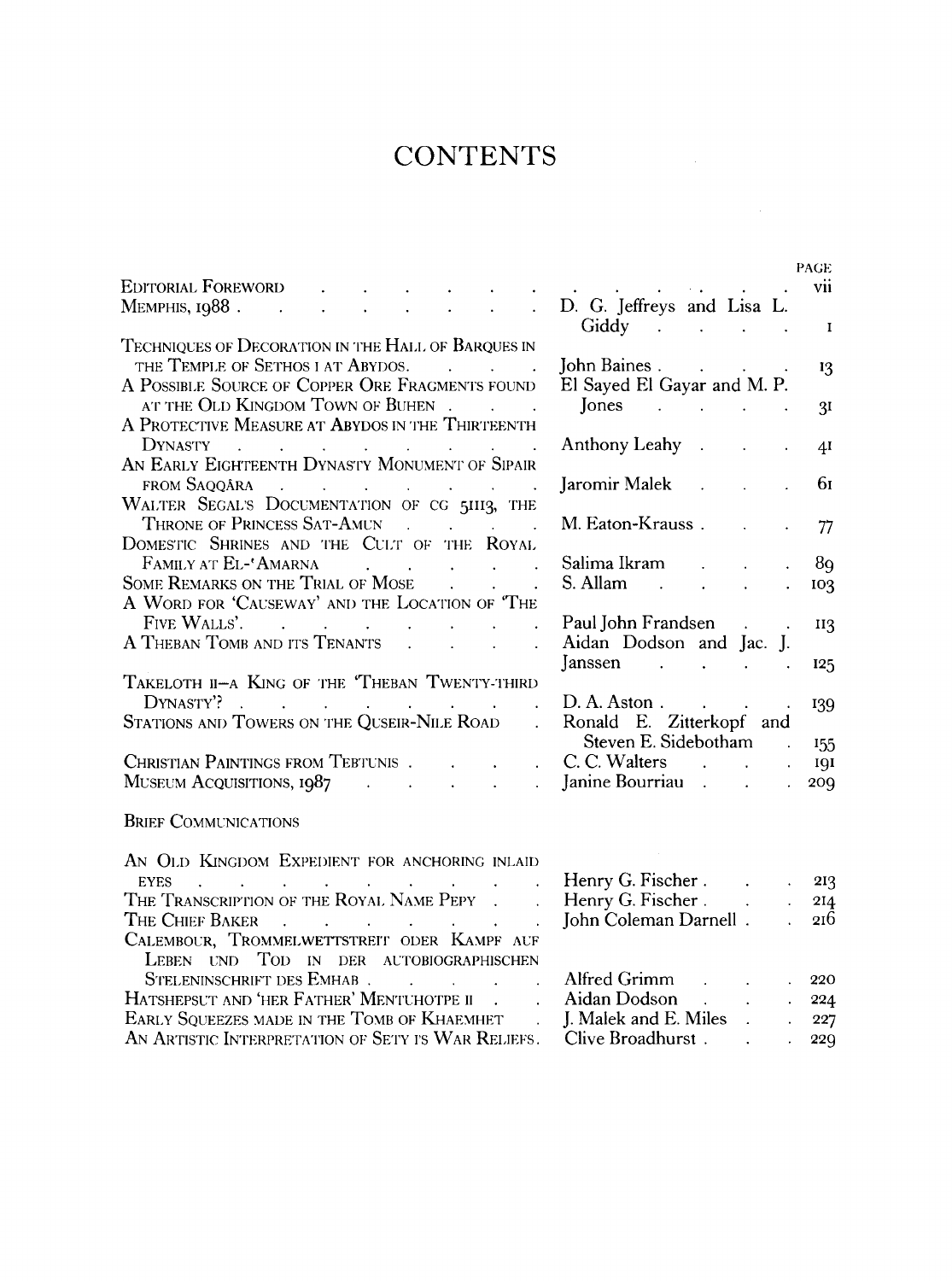### IV CONTENTS

| BELZONI, THE EGYPTIAN HALL, AND THE DATE OF A LONG-                                                                                                                                                                           |                                             |                             |            |
|-------------------------------------------------------------------------------------------------------------------------------------------------------------------------------------------------------------------------------|---------------------------------------------|-----------------------------|------------|
| KNOWN SCULPTURE.                                                                                                                                                                                                              | C. N. Reeves .                              |                             | 235        |
| ZWEI BEMERKUNGEN ZU GEBEL ES-SILSILA NR. 100.                                                                                                                                                                                 | Karl Jansen-Winkeln.                        |                             | 237        |
| WAHIBREEMAKHET AT GIZA A COMMUNISTIES AND A COMMUNIST                                                                                                                                                                         | Lisa Montagno Leahy.                        |                             | 239        |
| FURTHER NOTES ON STELE ASWAN 1057                                                                                                                                                                                             | J.D. Ray $\qquad \qquad$                    |                             | 243        |
| THE NATURE OF THE HIEROGLYPH $\oint$                                                                                                                                                                                          | $P. M. E. Jones \t\t(0.0000)$               |                             | 245        |
| ON THE ACCURACY OF SEXING OF SKELETONS IN                                                                                                                                                                                     |                                             |                             |            |
| <b>ARCHAEOLOGICAL REPORTS</b><br>$\sim$ $\sim$<br><b>Contract Contract</b>                                                                                                                                                    | George E. Mann.                             |                             | 246        |
| DOR, SPINNING AND TREATMENT OF GUINEA WORM                                                                                                                                                                                    |                                             |                             |            |
| IN P. EBERS $875$ . The contract of the contract of the contract of the contract of the contract of the contract of the contract of the contract of the contract of the contract of the contract of the contract of the contr | R. L. Miller.                               |                             | 249        |
|                                                                                                                                                                                                                               |                                             |                             |            |
| <b>REVIEWS</b>                                                                                                                                                                                                                |                                             |                             |            |
| JOHN BAINES, <i>Fecundity Figures</i> .                                                                                                                                                                                       | Reviewed by James K.                        |                             |            |
|                                                                                                                                                                                                                               | Hoffmeier .                                 |                             |            |
| D. G. JEFFREYS, The Survey of Memphis, I                                                                                                                                                                                      | Michael Jones                               |                             | 255<br>256 |
| ANTHONY JOHN SPALINGER, Aspects of the Military                                                                                                                                                                               |                                             |                             |            |
| Documents of the Ancient Egyptians.                                                                                                                                                                                           | William J. Murnane                          |                             |            |
| MARK LEHNER, The Pyramid Tomb of Hetep-heres and                                                                                                                                                                              |                                             |                             | 259        |
|                                                                                                                                                                                                                               | I. E. S. Edwards .                          |                             | 261        |
| the Satellite Pyramid of Khufu.                                                                                                                                                                                               | Erhart Graefe                               |                             |            |
| RAINER STADELMANN, Die ägyptischen Pyramiden.                                                                                                                                                                                 |                                             |                             | 265        |
| LABIB HABACHI, Elephantine IV. The Sanctuary of                                                                                                                                                                               |                                             |                             | 266        |
| Hegaib.                                                                                                                                                                                                                       | Rita Freed                                  |                             |            |
| ASHRAF I. SADEK, The Amethyst Mining Inscriptions of                                                                                                                                                                          |                                             |                             |            |
| $W$ adi el-Hudi, $H$ .                                                                                                                                                                                                        | Edmund S. Meltzer                           |                             | 270        |
| M. EATON-KRAUSS AND E. GRAEFE, The Small Golden                                                                                                                                                                               |                                             |                             |            |
| Shrine from the Tomb of Tutankhamun                                                                                                                                                                                           | Kate Bosse-Griffiths                        |                             | 27I        |
| R. HARI, La tombe thébaine du père divin Neferhotep                                                                                                                                                                           |                                             |                             |            |
| $(TT_{.5}o)$                                                                                                                                                                                                                  | Lise Manniche                               |                             | 273        |
| WILLIAM J. MURNANE, The Road to Kadesh.                                                                                                                                                                                       | K. A. Kitchen                               |                             | 276        |
| GEOFFREY THORNDIKE MARTIN et al., The Tomb-chapels                                                                                                                                                                            |                                             |                             |            |
| of Paser and Racia at Saqqâra.                                                                                                                                                                                                | Alain-Pierre Zivie.                         |                             | 278        |
| DOMINIQUE VALBELLE, "Les Ouvriers de la tombe" Deir                                                                                                                                                                           |                                             |                             |            |
| el-Médineh à l'époque ramesside                                                                                                                                                                                               | M. L. Bierbrier .                           |                             | 279        |
| JEAN-CLAUDE GOYON, Les Dieux-Gardiens et la genèse                                                                                                                                                                            |                                             |                             |            |
| des temples                                                                                                                                                                                                                   | J. Gwyn Griffiths.                          |                             | 281        |
| HEIKE STERNBERG, Mythische Motive und Mythenbil-                                                                                                                                                                              |                                             |                             |            |
| dung in den ägyptischen Tempeln und Papyri der                                                                                                                                                                                |                                             |                             |            |
| Grieschisch-römischen Zeit                                                                                                                                                                                                    |                                             | $\mathcal{L}^{\mathcal{L}}$ | 283        |
| JEAN LECLANT AND G. CLERC, Inventaire bibliographique                                                                                                                                                                         |                                             |                             |            |
| des Isiaca, $L-Q$ (IBIS)                                                                                                                                                                                                      | J. Gwyn Griffiths .<br>$\ddot{\phantom{a}}$ |                             | 285        |
| aes isuacu, L-Q (IDIS)<br>WIKTOR ANDRZEJ DASZEWSKI, Corpus of Mosaics from                                                                                                                                                    |                                             |                             |            |
| Egypt, I. Hellenistic and Early Roman Period                                                                                                                                                                                  |                                             |                             |            |
| (Aegyptiaca Treverensia 3)<br>$\mathcal{A}$ and $\mathcal{A}$ are all the set of the set of the set of $\mathcal{A}$                                                                                                          | $\ddot{\phantom{a}}$                        |                             | 286        |
| SOPHIE KAMBITSIS (ed.), Le Papyrus Thmouis I, colonnes                                                                                                                                                                        |                                             |                             |            |
| 68-160<br><b>Contractor</b><br>$\bullet$ , and $\bullet$ , and $\bullet$ , and $\bullet$ , and $\bullet$ , and $\bullet$ , and $\bullet$                                                                                      | J. David Thomas.                            |                             | 288        |
| NAPHTALI LEWIS (ed.), Papyrology<br>$\mathbf{z}$ , and $\mathbf{z}$ , and $\mathbf{z}$ , and $\mathbf{z}$                                                                                                                     |                                             |                             | 289        |
| SUSAN A. STEPHENS, <i>Yale Papyri in the Beinecke Rare</i>                                                                                                                                                                    |                                             |                             |            |
| Book and Manuscript Library, II                                                                                                                                                                                               | Bärbel Kramer 1988 und 1988                 |                             | 291        |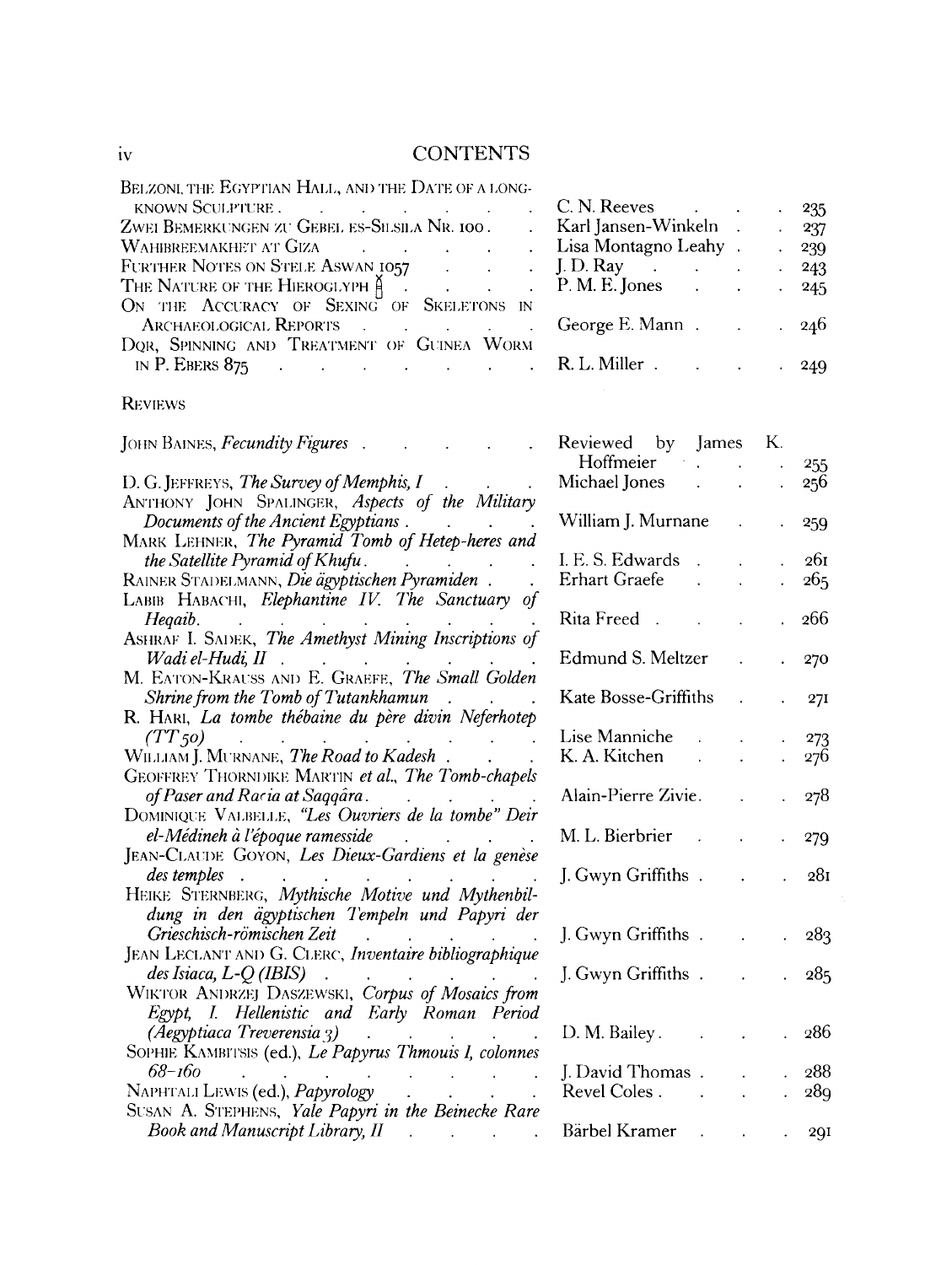## CONTENTS V

| MICHAEL FACKELMANN, Restaurierung von Papyrus und                 |  |  |  |  |  |  |
|-------------------------------------------------------------------|--|--|--|--|--|--|
| <i>anderen Schriftträgern aus Ägypten</i> Adam Bülow-Jacobsen 295 |  |  |  |  |  |  |
| COLETTE SIRAT et al., Les Papyrus en caractères                   |  |  |  |  |  |  |
| <i>hébraïques trouvés en Egypte</i> J. B. Segal 297               |  |  |  |  |  |  |
| E. C. KRUPP (ed.), Archaeoastronomy and the Roots of              |  |  |  |  |  |  |
| Science. Rolf Krauss. 298                                         |  |  |  |  |  |  |
|                                                                   |  |  |  |  |  |  |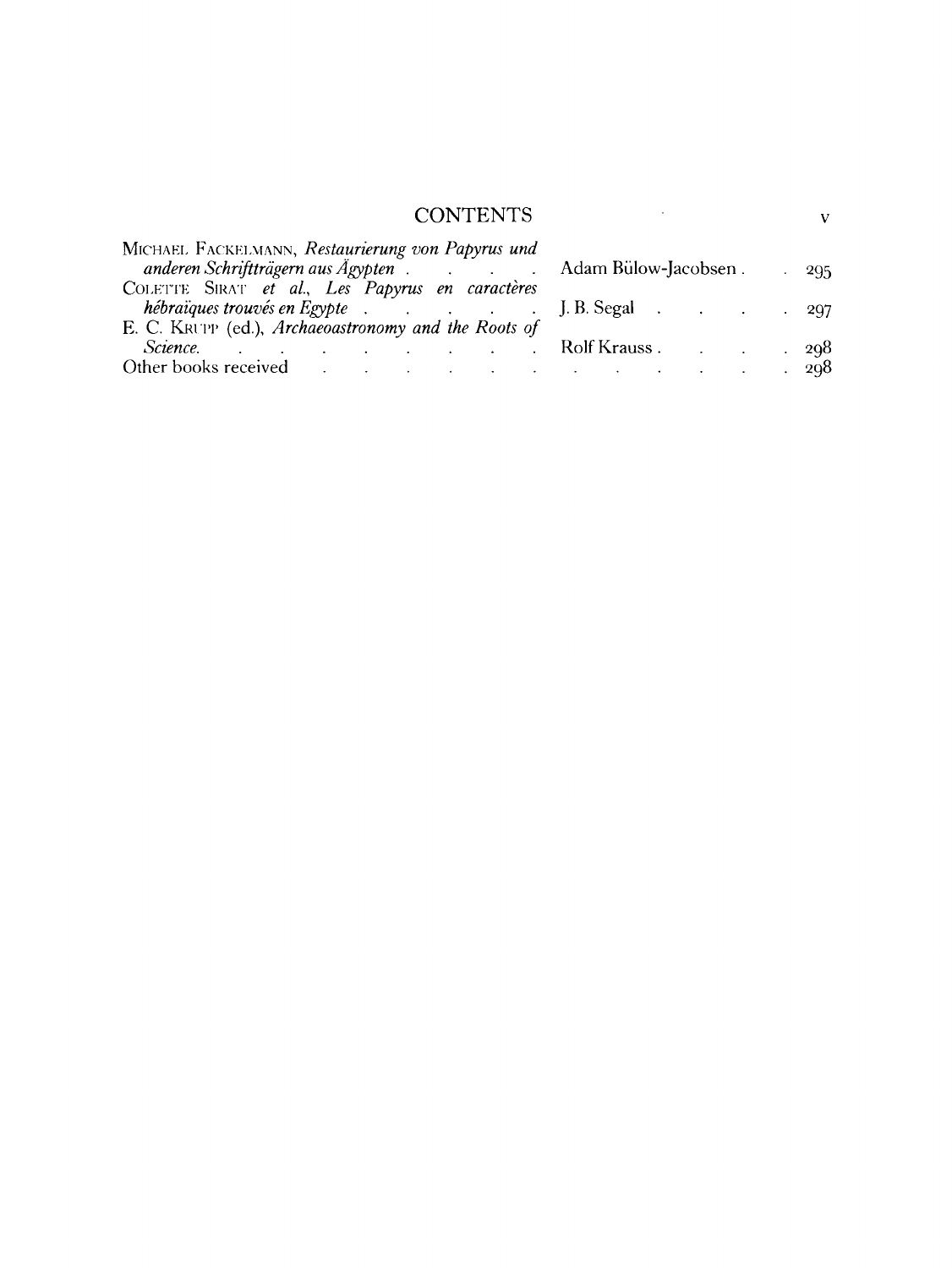undoubtedly reflected in the daybook entries, his involvement was not their entire *raison d'être*. I would prefer to say that the ideology of kingship required that the Pharaoh's personal leadership be glorified in a fitring manner, and that, while short compositions of the *iw. tw* form were not excluded, the preferred medium was a lengthier effusion which would, of course, draw on the daybooks for information: what else, after all, was available? The inscriptions which Spalinger characterizes (pp. 126-7) as having the daybook as their core are simply those in which this source is most obvious. Even those described as 'without daybook as core', however, must have depended on such a record for the nuggets of hard information they contain (e.g. dates). I am not assuming that Spalinger overlooks or denies this, but there is an essential distinction between form and purpose which must be kept in mind. To be sure, elaborate compositions in the 'King as Hero' vein generally describe campaigns which the Pharaoh led, just as sorties led by others are often relegated to shorter reports (e.g. the *iw.tw* form). This, however, is not a fixed rule. As we have seen, the *iw.tw* formula also applies to summaries of wars directed by the king in person; and there is at least one example of an extended 'literary report' on a campaign which the king did *not* lead, i.e. the Karnak war inscription of Merneptah (KRI IV, 2-12). To see these cases as exceptions to a general rule or as reflecting the 'electicism' of later scribes (p. 211) unnecessarily implies that these forms were originally tied to a specific environment (the king's presence or absence) which was eroded over time (cf. p. 193). Spalinger's literary analysis, which demonstrates eloquently how eclectic these compositions could be, even in the Eighteenth Dynasty (pp. 193-206), does not require this assumption. Let us hope that these results, which the author has modestly described as preliminary (pp. 237-8), will be a foundation for further contributions from his pen.

**WILLIAM J. MURNANE** 

*The Pyramid Tomb of Hetep-heres and the Satellite Pyramid of Khufu.* By MARK LEHNER. Deutsches Archaeologisches Institut, Abteilung Kairo, Sonderschrift 19. 330 X 210 mm. Pp. x+85, figs. 27. Mainz am Rhein, Verlag Philipp von Zabern, 1985 ISBN 3 8053 0814 o. Price DM 88.

In Egyptological circles, at least, Professor G. A. Reisner was known not only for his outstanding work as an archaeologist, but also as a keen student of detective fiction. When, in 1925, the Boston-Harvard expedition, under his direction, found the shaft- and stairway-tomb of Hetepheres at Giza (G7000x), it gave him an opportunity to try his hand at practical detective work. The tomb appeared to be intact and yet the sarcophagus was empty. Reisner conjectured that the queen had been buried near her husband, Snofru, at Dahshur and that robbers had entered the tomb soon after her burial and had stolen her body for its rich equipment. He also conjectured that, although Cheops was told that the tomb had been violated, he was not informed that the thieves had taken his mother's body. In the hope of achieving greater security, he ordered a secret tomb to be prepared for her at Giza, near his pyramid, and all the contents of her original tomb were transferred to the new tomb, where they remained undisturbed for more than four thousand years.

The views of Reisner and those of the writer of this book (who is directing a project sponsored by the American Research Center in Egypt and Yale University for mapping the Giza plateau) have little in common, except that they both believe that Hetepheres had two tombs and that a cutting in the rock immediately to the south of Gjooox was part of the entrance-corridor of a pyramid which was never builf. Reisner thought G7ooox was the queen's second tomb, but Lehner maintains it was her first. The abandonment of work on the pyramid (GI-x) was, according to Reisner, a consequence of the decision to place the 'secret tomb' in front of it, while Lehner believes that the cutting was made *after* G7ooox had been prepared; in his opinion GI-x, if it had been completed, would have formed the superstructure of G7000x, but there would have been no connecting passage between the two substructures.

An examination of the site of GI-x revealed that the surface of the rock had been 'regularized, although not levelled, to a point  $3.9$  m. south of the shaft' (of  $G_7000x$ , p. 7), where there was a shallow cutting which probably marked the intended northern limit of the pyramid. Lehner freely concedes that such a layout has no real parallel in the Fourth Dynasty, but it has some affinities with the Step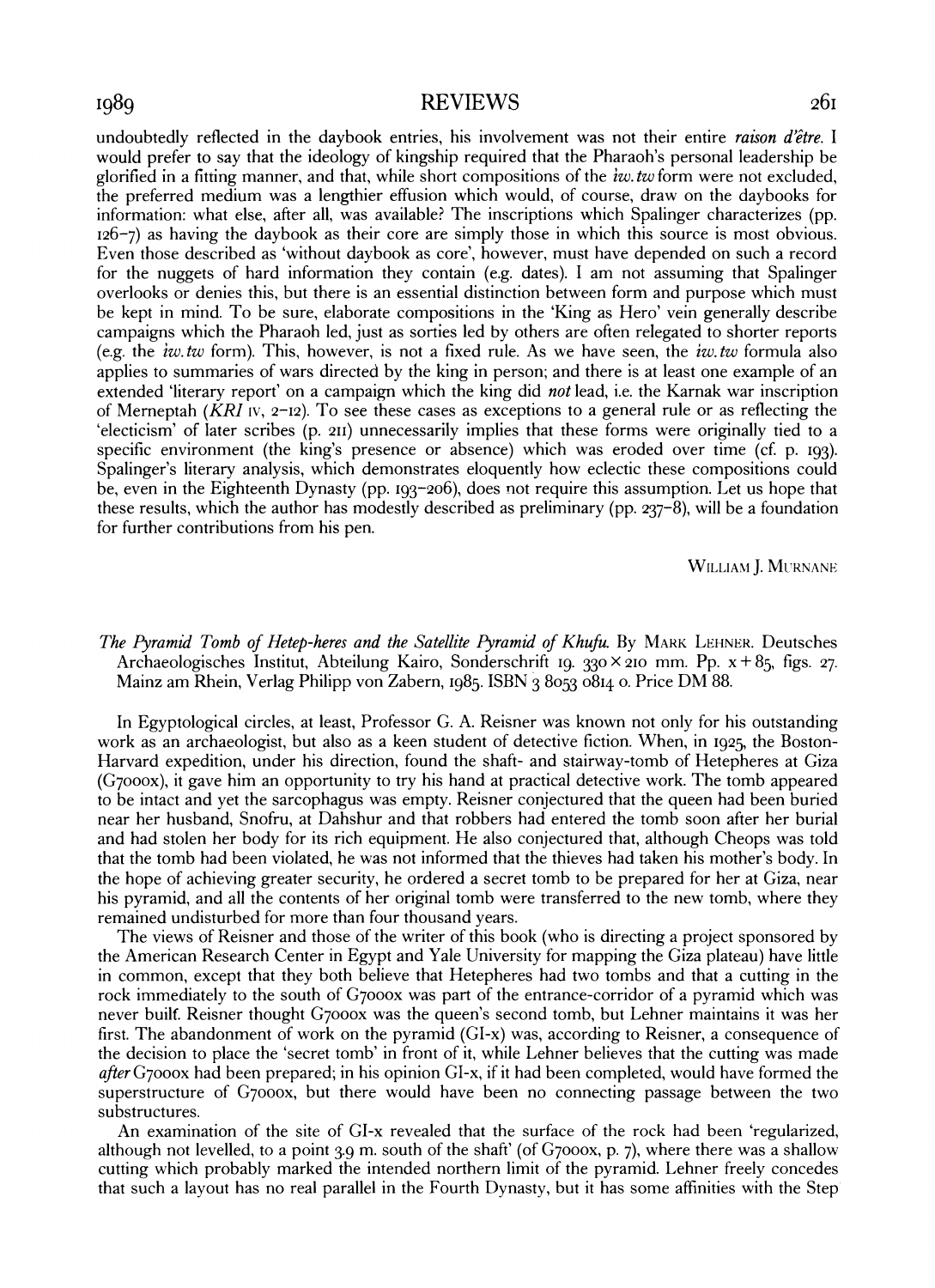Pyramid of Zoser and the Layer Pyramid of Zawiyet el-Aryan. G7ooox is, however, situated 'almost exactly in the place occupied by a north entrance chapel such as has been found attached to other royal pyramids dating from the 4th to the 13th Dynasties' (p. 6). In conclusion, he makes two suggestions: (I) 'G700ox may have been hastily prepared before a clear idea was formed of what type of superstructure the tomb should possess' and (2) 'GI-x would have been the first subsidiary pyramid intended for a queen, those at Meidum and Dahshur being ritual pyramids of the king. Therefore the pyramid substructure reflected a vacillation between 3rd and early 4th Dynasty precedents and the innovation of the rock-cut sloping passage being developed in the king's pyramid (GI) then under construction' (p. 10).

Whether GI-x was cut before or after the construction of G7000x, it may have been intended to be the initial element of the first of three pyramids for queens set in line from north to south. No preparations for the two other pyramids had been made. Lehner writes: 'At the time Hetep-heres I died the Eastern Cemetery with its blocks of mastaba cores organized by streets and avenues had not been laid out on the site. The area that would later be covered by this cemetery was characterized by the natural crusty bedrock surface dipping gently from NW to SE' (p.  $35$ ). Bearing in mind that so little work was done on GI-x (Lehner estimates no more than 'several days') and that G7ooox was never finished, it is conceivable that the king had second thoughts about the whole project, but not before the burial had taken place. At any rate, three queens' pyramids were built 28.0 m to the west, nearer to the Great Pyramid. According to Lehner, 'the reason for the change concerned calculations and measurements for the unified plan of the Eastern Cemetery which was still being formulated' (p. 38). Later in the book he ascribes it to 'the establishment of a new long, north-south axis to lvhich all the subsidiary pyramids would be aligned' (p.  $65$ ). As soon as the substructure of the northernmost queen's pyramid (GI-a) had been completed, he maintains, the blocking of the shaft of G7000x was extracted, some of the furniture in the chamber was removed in order to make it possible to reach the Canopic chest and the sarcophagus. Having cleared a way to the end of the chamber, the workmen were able to lift the lid of the sarcophagus by breaking its south-west corner and levering it up. The queen's body was then taken for burial in  $GI-a$  and the furniture in  $G<sub>7000</sub>x$ , which had been shifted, was put back in place. Finally, the shaft was re-filled and its mouth was overlaid 'with irregular local limestone paving so as to camouflage it with the surrounding natural rock surface ... . Later, it became covered with the limestone gravel and packed mud of the 4th Dynasty street' (p. 40).

With disarming modesty, Lehner tells the reader: 'The truth may lie somewhere between the two explanations (i.e. Reisner's and his own). It might, for example, be argued that Reisner is correct about the earlier plundered tomb and the transfer of the burial. Even if the body had been lost, it could still be argued that the unfinished tomb GI-x had been intended as a superstructure for the burial of Hetep-heres' (p. 41).

In both Reisner's and Lehner's theories, two tombs are postulated, one of which was G7000x. But is it really necessary to suppose that Hetepheres had a second tomb, unless and until some positive evidence comes to light to provide proof of it? Reisner's conjecture that the queen's body was stolen at Dahshur and that the king was kept in ignorance of the theft seems rather fanciful. Cheops must have seen the damaged sarcophagus either at Dahshur or while it was being taken to the Giza tomb and he could hardly have failed to inquire whether the body was safe or not. Lehner's reasoning that the damage to the lid of the sarcophagus was done in the Giza tomb and was done with the tools which were left in the tomb (and which were a puzzle to Reisner) seems much more probable. Is he right, though, in thinking that it was done by necropolis workmen in order to remove the body and transfer it to GI-a? It seems more likely that such rough treatment could only have been inflicted by robbers working in a hurry. Lehner points out that, if the openers 'had used levers and supports under the projecting lugs of the lid, it might have been possible to open it without damage' (p. 30). Rut that method would have required more room to manoeuvre than was available without removing very much of the furniture in the vicinity of the sarcophagus. Again, it can be argued that it would only be robbers who would have been short of time. They would have had to act quickly not only before work on blocking the shaft had begun but under cover of darkness when the hundreds of builders and labourers were not \vorking on the Great Pyramid.

If it be assumed that G<sub>7000</sub>x was the queen's only tomb and that her body was stolen soon after her funeral, many difficulties which are inherent in both Reisner's and Lehner's theories disappear. It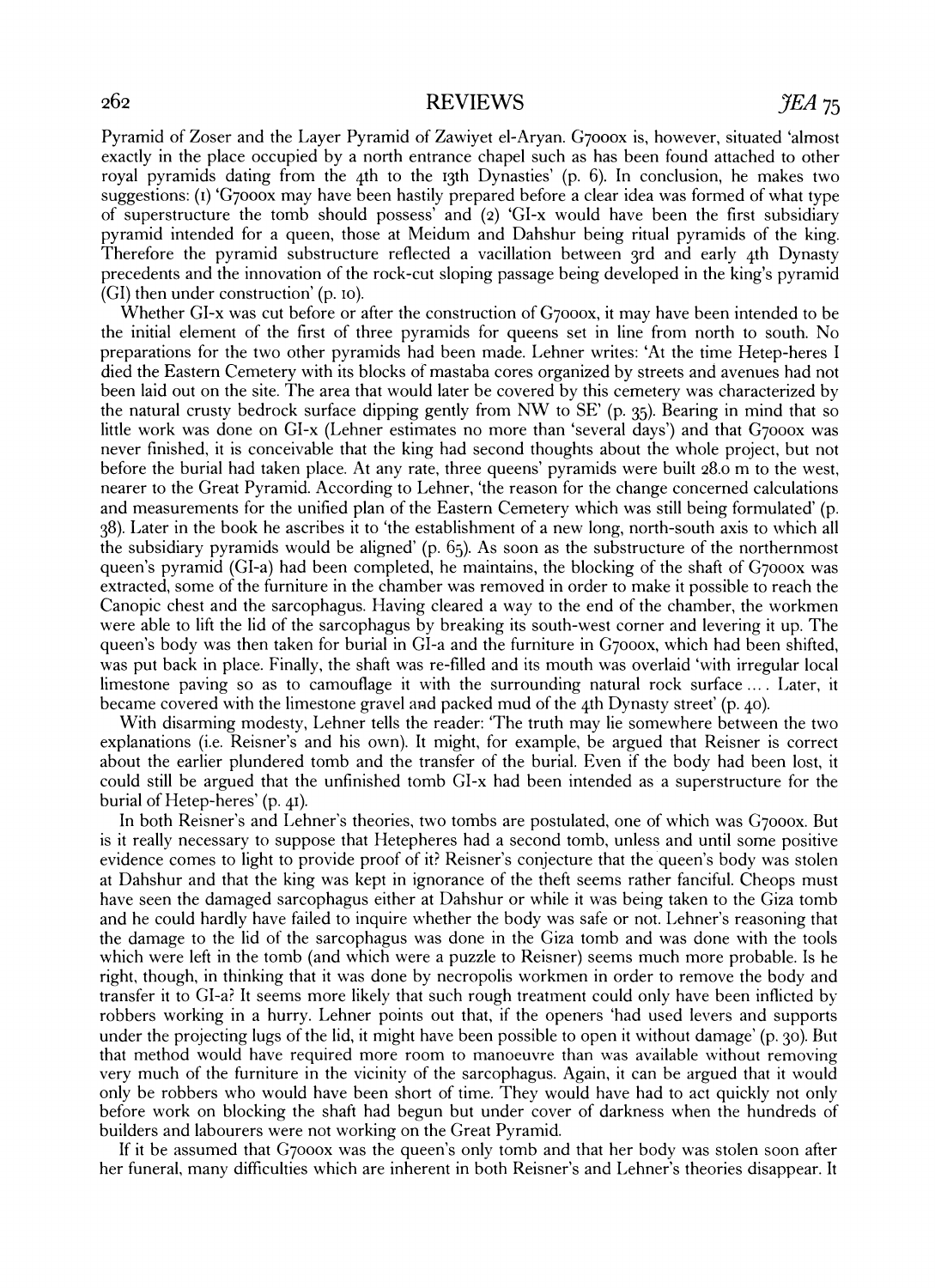#### REVIEWS

would explain why the Canopic chest was not removed from G700ox. If the body had been transferred to GI-a, the chest would surely have been taken with it. Is it conceivable that the Egyptians of the Old Kingdom would have been so profligate as to leave such a wealth of furniture in what would have been an abandoned tomb? On the other hand, it is easy to imagine why it should have been left there after the body had been stolen and why the shaft should have been blocked and its mouth concealed, both by camouflage and by the construction of a road over it. A superstructure would, in the circumstances, have been inappropriate, since there would have been no reason for presenting offerings to the dead owner. Moreover, it would have served as a marker betraying the exact position of the tomb to later robbers. It may have been for these same reasons that work on the pyramidal superstructure was abandoned so soon after it was begun. However, it must be recognized that the evidence is insufficient for a positive conclusion to be formed and Lehner's theory cannot be lightly discarded, nor can Reisner's, even though some of his individual observations and conclusions have been shown bv Lehner to be invalid.

A century and a half ago, H. Vyse and J. S. Perring excavated what they termed the 'inclined passages' north-east of the Great Pyramid. The results, together with a plan and detailed measurements, were published in *The Pyramids of Gizeh*, I, 189–90 and II, 130. Perring, in a note at the latter reference, remarked: 'As the flaws in the sides of them (i.e. the passages) have been made good, and as the rock has been levelled for the foundation of a building, it was probably intended to erect a pyramid over them.' Petrie, in *The Pyramids and Temples of Gizeh* (1883), 50, calls these rock cuttings trial passages and describes them as 'a model of the Great Pyramid passages, shortened in length, but of full size in width and height'. He adds that the only respect in which they differ is in the vertical shaft which is placed at the junction of the ascending and the descending passages and not like 'the well in the pyramid gallery'. Most writers in recent years have followed Borchardt in regarding the three chambers (the lowest unfinished) as indicating changes in the architectural plan adopted as the building rose. Such an interpretation of the pyramid's evolution is, however, not easily reconcilable with a model carved in the rock for 'trial' purposes and the weight of evidence seems to be clearly against Petrie's assumption that the passages were a model.

Now we have from Lehner a new and attractive explanation of the 'trial' passages. In his opinion, they were cut in the rock to form the substructure of a satellite pyramid which was never built. At Meidum and in the enclosure of the Bent Pyramid at Dahshur, the satellite pyramids, like the mastabas in the enclosures of the step pyramids of Zoser and Sekhemkhet, were situated on the south sides of the main pyramid, and the same applied to the subsidiary pyramid of Chephren at Giza. A north-eastern orientation for the satellite pyramid of Cheops would be without parallel, but its position might have been dictated by practical considerations. The principal quarry from which stone was obtained for the inner core of the Great Pyramid lay immediately south of it and consequently it was most probably the side on which the chief supply ramp was erected. If so, there would have been no free space on that side for building a satellite pyramid until a very late stage in the construction of the main pyramid and its complex, when the ramp would have been dismantled. Nevertheless, there is, cut in the rock on the south side of the Great Pyramid, a short sloping passage leading to a small chamber which Junker, who found it, suggested mas intended to be the substructure for the pyramid of a queen, but it seems an unlikely explanation, especially in view of the fact that a comparable construction was found at the pyramid of Chephren, where there was a subsidiary pyramid.

Since the superstructure of the satellite pyramid was not built, calculating its intended dimensions is rather an academic exercise, but it leads to some interesting conjectures regarding the development of the Great Pyramid complex. First, however, it is necessary to note that Lehner does not seem to have paid much attention to Perring's assertion that the rock had been levelled in the vicinitv of the passages, perhaps because he did not regard the extent of the ground so treated as being likely to be indicative in determining the area covered by the base. One important factor which he had to bear in mind was that the buildings near the satellite pyramid had undergone major changes in the course of time, with the result that the space which had at first been available for its layout was diminished. The mortuary temple, he believes, was initially designed as a small edifice comparable with the mortuary temple of the Rent Pyramid. Some evidence of it may still lie in a roughly rectangular cutting in the rock behind the sanctuary of the subsequent mortuary temple. Another possibility is that the causeway was originally planned differently at its upper end so that it would join the Great Pyramid

#### 1989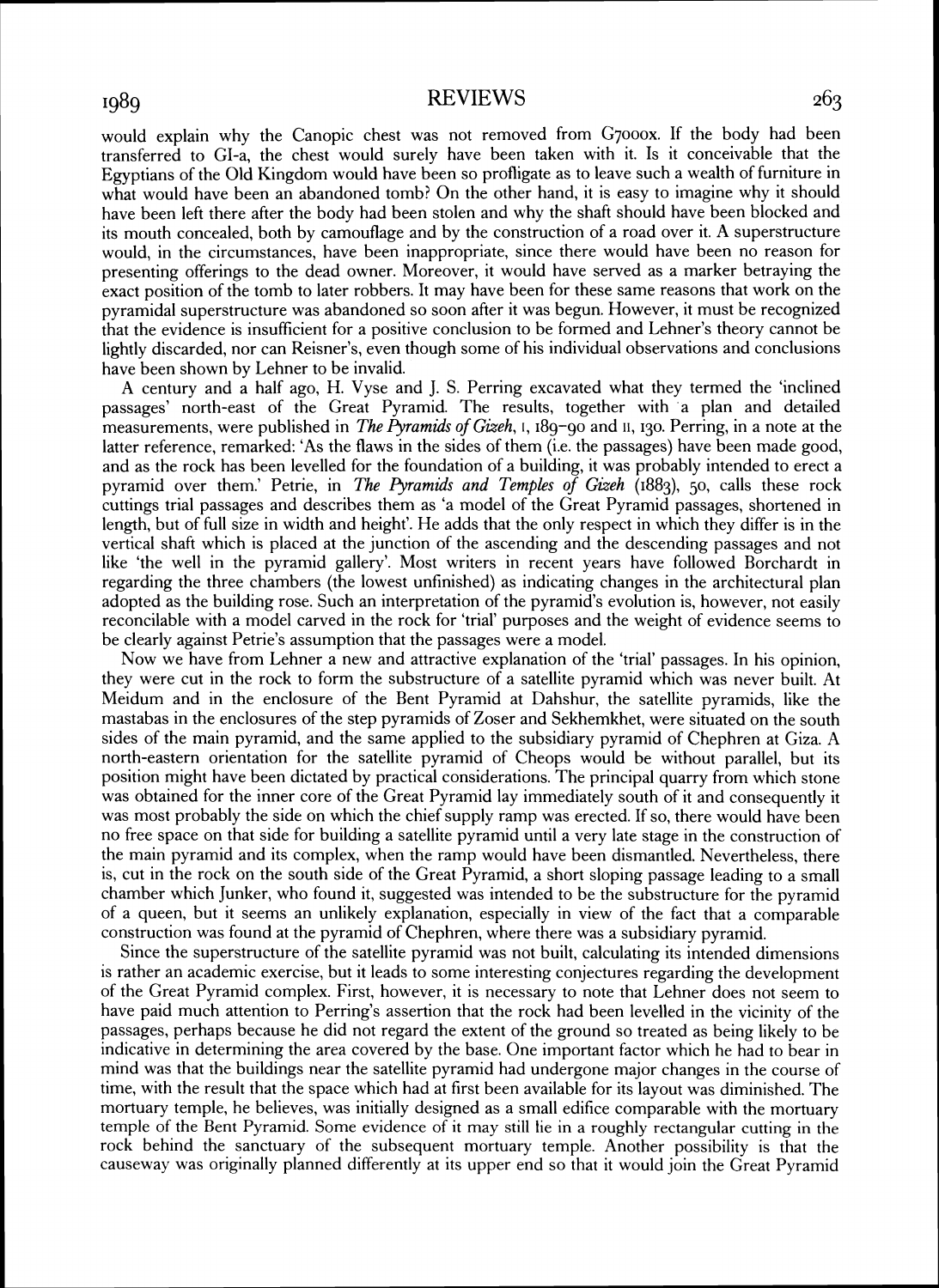#### REVIEWS

enclosure wall at its north-eastern corner, like the causeway of the Bent Pyramid. The boat-pits north of the temple and parallel to the causeway would not have been constructed. With such a configuration it would have been possible to build a satellite pyramid based on a layout square of 200 cubits to a side but reduced on each side by 3.0 m. The north-south axis of that pyramid would have been positioned over a long and shallow trench cut in the rock parallel to the trial passages and about 7.0 m to the west. The east-west axis would have been over the vertical shaft in the passages. The north-south axis of the trench would have been in line with the west side of the entrance corridor of the first queen's pyramid (GI-a).

When it was decided to build a much larger mortuary temple and to have a straighter causeway, there was no room for a satellite pyramid laid out from a square of 200 cubits. In its stead, Lehner believes, a pyramid with sides of about 88-9 cubits (46.5 m) was planned. It would have been about the same size as the pyramids of the queens. By the foreshortening of the passages at a scale of  $\iota$  to  $\iota$ . in relation to those in the Great Pyramid (as determined by the length of the ascending passage), both the passages and the chambers would fit into the superstructure and occupy appropriate places. However, it remained unbuilt and Lehner, as a 'final possibility', asks whether 'GI-a could have been taken over as the satellite pyramid' when the original project was abandoned 'in favour of the expanded mortuary temple and final route of the causeway' even though it had been built for the queen-mother. In that case, he suggests, Hetepheres would have been buried in one of the two other queens' pyramids. GI-b or GI-c. In support of that surmise, he points out that, although the surface of the rock at the eastern centre of GI-a has been regularized, no trace of a chapel, not even of its ground-plan, remains, despite the sunrival of such relics at GI-b and GI-c. The absence of a chapel would certainly be anomalous in a queen's pyramid.

How are Lehner's two proposals to be assessed? In the reviewer's opinion, neither is capable of proof, but his arguments for the satellite pyramid are considerably more persuasive than those for a transfer of the body of Hetepheres from G7ooox to GI-a or GI-b. The evidence for the shaft of G7ooox having been reopened and refilled after the removal of the body is slender and would appear to lend itself to more than one interpretation. His claim that it was the intention to build a pyramid over G7ooox, on ihe other hand, would be hard to dispute, and that alone constitutes a valuable addition to knowledge. With regard to the substructure of the satellite pyramid, which was never built, the term 'trial passages' adopted by Petrie has proved to be mistaken, because it indicates a purpose which Lehner has shown they were not intended to fulfil. His definition 'replica passages' is anodyne and indeed more accurate. It was always difficult to believe in Petrie's interpretation, which seemed to imply that chambers and corridors of the Great Pyramid were designed in their final layout from the beginning, not in three phases, which seemed probable from structural evidence. In other pyramids there is a resemblance in design between the interior plans of the satellite and the main pyramid, so that there would be nothing exceptional in having approximate conformity in the case of the Great Pyramid. The most exceptional feature would be the location of the satellite pyramid north-east of the main pyramid.

It will already have become evident to readers of this review that Lehner has produced a work which is indeed valuable and important for pyramid studies. In every probability it will be reprinted and the opportunity should be taken to put right the numerous graphic errors, which are in striking contrast with the level of scientific accuracy visible throughout the book. It would serve no useful purpose to catalogue these faults here, save in one case, namely his references to Petrie's *Pyramzds and Temples of Gizeh.* In every instance the page and plate numbers quoted are those of the 1885 abridged edition. but the reference is stated to be to the 1883 edition. Since the discrepancies between the two editions are considerable, and since few readers are likely to possess both editions, the following correspondence of the citations as given by Lehner and the passages in the 1883 edition may be helpful:

*1885edition reference 1883edition reference* 

| 1883 edition reference |  |
|------------------------|--|
|                        |  |
|                        |  |
|                        |  |

 $50 - I$ , pl.  $III$ 50-1, pl. 111<br>pl. 111

|       | p. 25, n. 9 Petrie, 1883, 51-2 | $135 - 6$ |
|-------|--------------------------------|-----------|
| p. 45 | Petrie, 1883, 15-16, pl. II    | $50-1,1$  |
| p.48  | Petrie, 1883, 15-16, pl. II    | $50-1,1$  |
| p. 50 | Petrie, 1883, pl. II           | pl.III    |